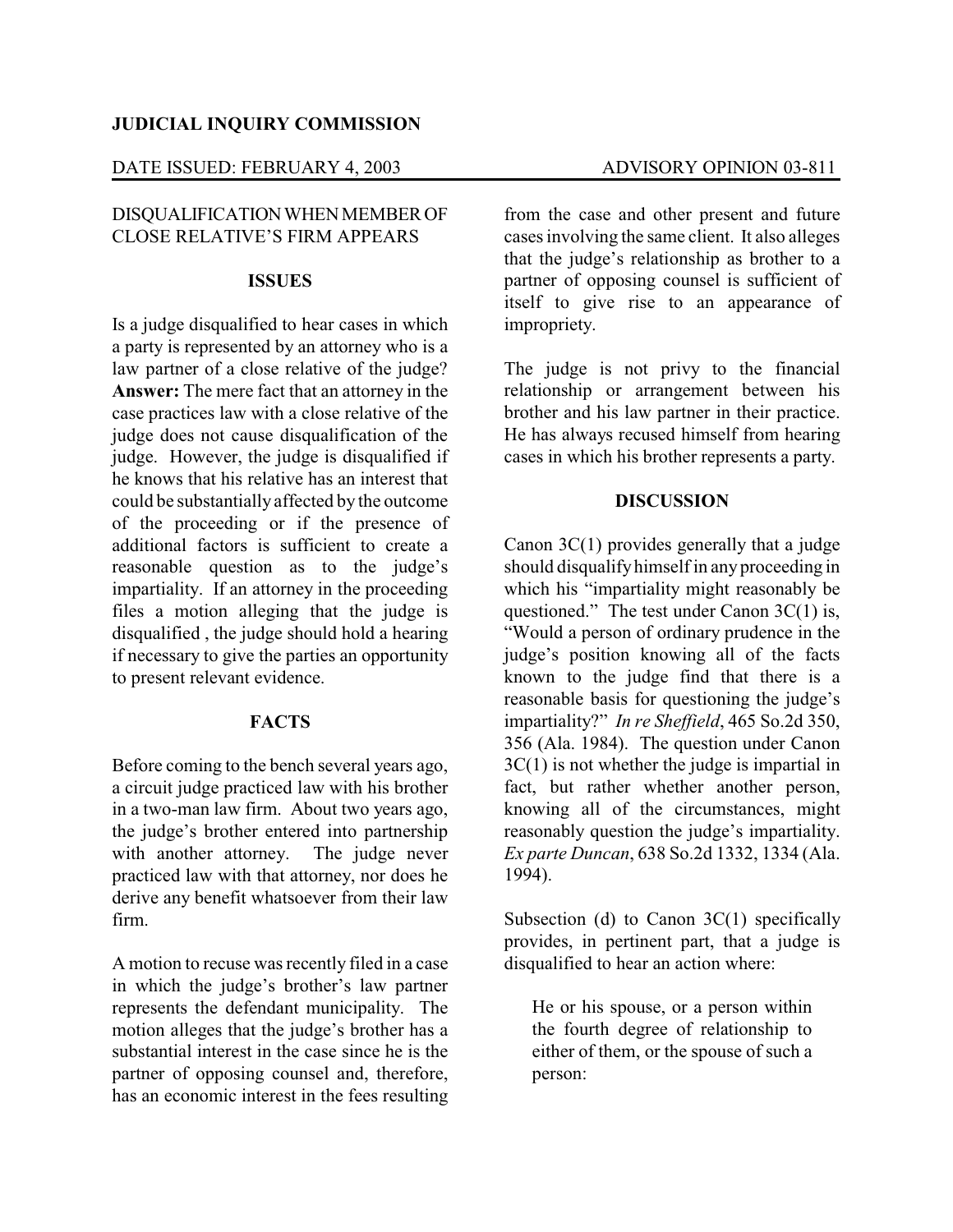(i) Is named a party to the proceeding, or an officer, director, or trustee of a party;

(ii) Is known by the judge to have an interest that could be substantially affected by the outcome of the proceeding; . . .

Commentary to Canon  $3C(1)(d)(i)$  states as follows:

The fact that a lawyer in a proceeding is affiliated with a law firm with which a lawyer-relative of the judge is affiliated does not of itself disqualify the judge. Under appropriate circumstances, the fact that "his impartiality might be reasonably questioned" under Canon  $3C(1)$ , or that the lawyer-relative is known by the judge to have an interest in the law firm that could be "substantially affected by the outcome of the proceeding" under Canon  $3C(1)(d)(ii)$  may require his disqualification.

The Commission has previously concluded that a judge is not disqualified merely because a party is represented by a member of a law firm in which a relative within the prohibited degree also is a member. *See, e.g.,* Advisory Opinions 97-653 and 97-665. The Commission has advised that, when the judge's relative has not entered an appearance in the case, the judge should disclose the existence of the relationship to the parties and their attorneys and then examine the facts in the particular case to determine whether any additional factor exists under which his

impartialitymight reasonablybe questioned or whether the relative has an interest that could be substantially affected bythe outcome of the proceeding. Advisory Opinions 88-338, 93- 941, 93-500, and 97-653. In Advisory Opinion 97-653, the Commission explained that disclosure would avoid any appearance of impropriety and give the parties and their attorneys the opportunity to supply information concerning whether any additional circumstances exist under which the judge's impartiality might reasonably be questioned.

The judge need not initiate any further investigation into this issue, nor need she investigate whether or not her relative has an interest in the law firm that would be substantially affected by the outcome of the proceedings unless the judge has reason to believe that such an interest exists.

Advisory Opinion 93-500.

Advisory Opinion 97-653.

What is commonly called a partnership between two attorneys may encompass many different sorts of arrangements, some of which would not involve one of the attorneys having a substantial interest in the outcome of cases handled by the other attorney. The Commission is of the opinion that, where a motion to recuse is filed that alleges that the judge's brother has a substantial interest in the case in that he has an economic interest in the fees resulting from the case, and the judge does not know the financial relationship or arrangement between his brother and his brother's law partner, the judge should hold a hearing to determine whether his brother does